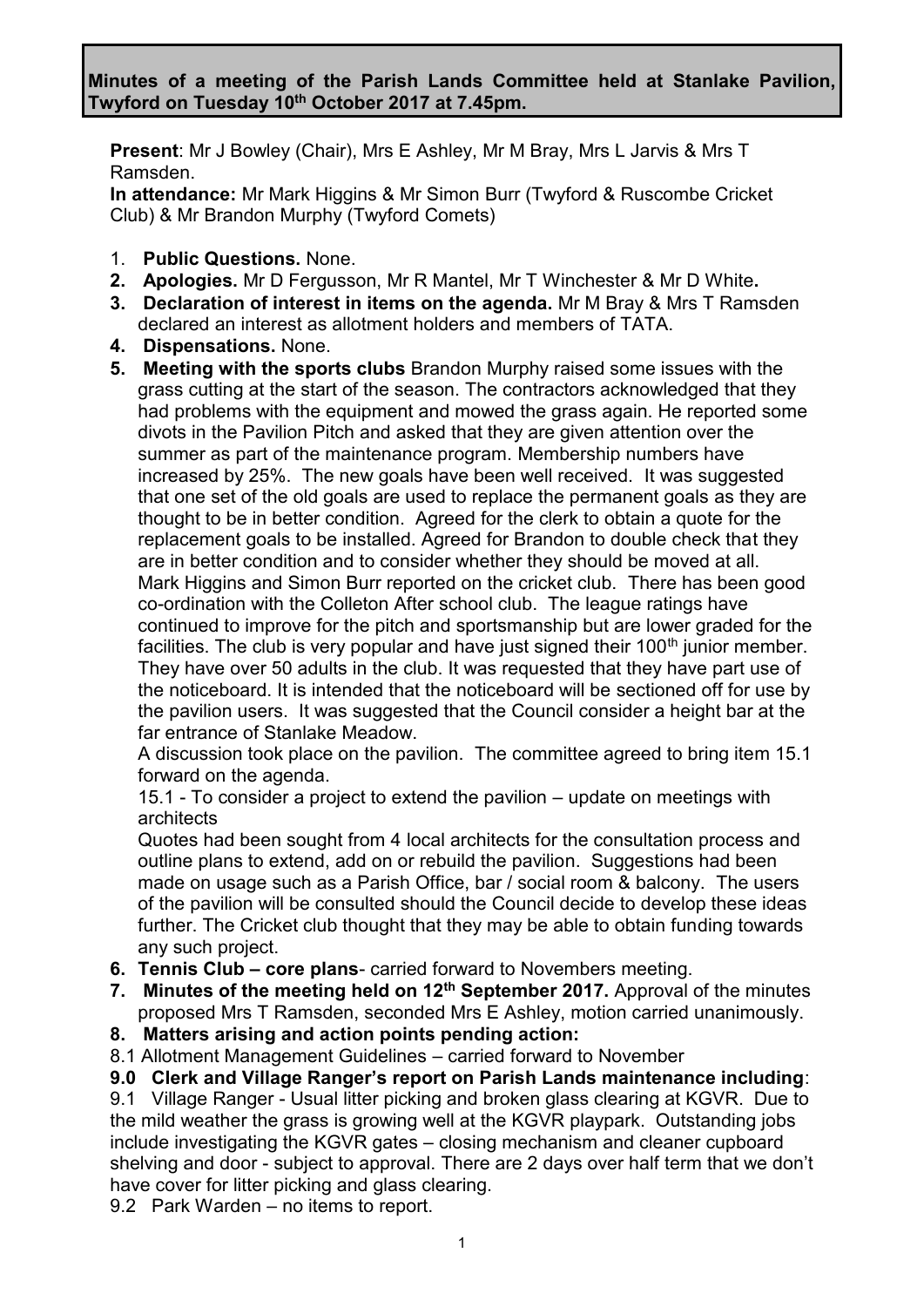9.3 Clerk's report -Stanlake Pavilion cleaning had not been carried out to the required standard (25.09.17) due to the cleaner having hurt her back. The cleaner returned to finish off later on in the day. The KGVR hedges were cut and cuttings were reported to be left on the path. The contractors came back to blow the paths clear.

# **10.0 Allotments.**

10.1 Hurst Rd – renewal emails and letters have been sent. There are 7 plots vacant. Request from a Ruscombe resident for a plot – unanimously agreed.

10.2 London Rd – renewal emails and letters have been sent. There is 1 plot vacant. Request for a code change from allotment holder – the committee agreed no code change. Agreed that the allotment holder should report any theft of produce to the police.

10.3 Hurst Road - Heras fencing to stop deer [quote amounting to £1023 for 40 panels, brackets, braces & gate] Quote of permanent allotment fencing circulated. The Heras fencing will be long enough to block off the deer from the brook side of the allotments. Proposed Mr M Bray, seconded Mrs L Jarvis to **RECOMMEND to Full Council** to purchase the Heras fencing at a cost of £1023. Motion carried unanimously.

# **11.0 Millennium Garden, Jubilee Corner, Burial Ground & War Memorial.**

11.1 Report on cremations & burials - Joan Morgan

11.2 Report on memorials – permission given for William McKay memorial

11.3 Burial ground moles – 3 caught so far 5/10/17. Noted.

11.4 Burial ground paving slab edging [£401.00 net plus Ranger time] no concrete required. Proposed Mr M Bray, seconded Mrs L Jarvis to approve £401.00 on slabs and materials for the Ranger to replace the burial ground log roll with paving slab edging. Motion carried unanimously. Agreed to use Lands Contingency budget. Mr Bray & Mrs Ramsden agreed to weed the border.

11.5 Columbarium walls (MB & TR) locations and cost comparison. Photos had been circulated of the options and it was agreed the 'Panorama' version was preferred. Clerk to obtain a quote for the base. Mr M Bray has forwarded a specification for the base to the clerk.

11.6 Resident request for Millennium garden trees to have their height reduced. Agreed Mr Bray and Mrs Ramsden will take a look and report back to the committee.

11.7 Burial ground bin –PCC response [Cost of bin £533 plus emptying £15 p/m] The PCC had responded saying that the head of the gardening team felt that a bin would not help and the PCC were not keen to incur the cost when most of the waste was from the burial ground. Mr Bowley to make enquiries as to whether this item was discussed at a PCC meeting.

11.8 Update on memorial bench – faded writing on plaque. A quote to remove and replace the bench will be forwarded to the resident. Response from the undertakers as to whether the writing could be re-painted is awaited.

11.9 Thames and Chiltern in Bloom sign (silver gilt) Proposed Mrs T Ramsden, seconded Mr M Bray to order 2 signs at a cost of £202. Motion carried unanimously. **12.0 Bell Corner**- no report.

### **13.0 KGVR**

13.1 Resident gate access (chased solicitor 7/9/17) Clerk to follow up.

13.2 Children's play park (toddler side) – opening? Painting of existing equipment complete. Letter accepting discount to be sent – carried forward. Opening to be arranged for the Spring.

13.3 Booking of public tennis courts - Information for booking available on their website:<https://clubspark.lta.org.uk/twyfordtennisclub> and facebook site. Bookings through Costa or Dougal Munro – phone numbers are now on the tennis court gate. Noted.

13.4 CCTV – Clerk to meet with contact and obtain spec – carried forward.

13.5 Van left in car park – awaiting DVLA response.